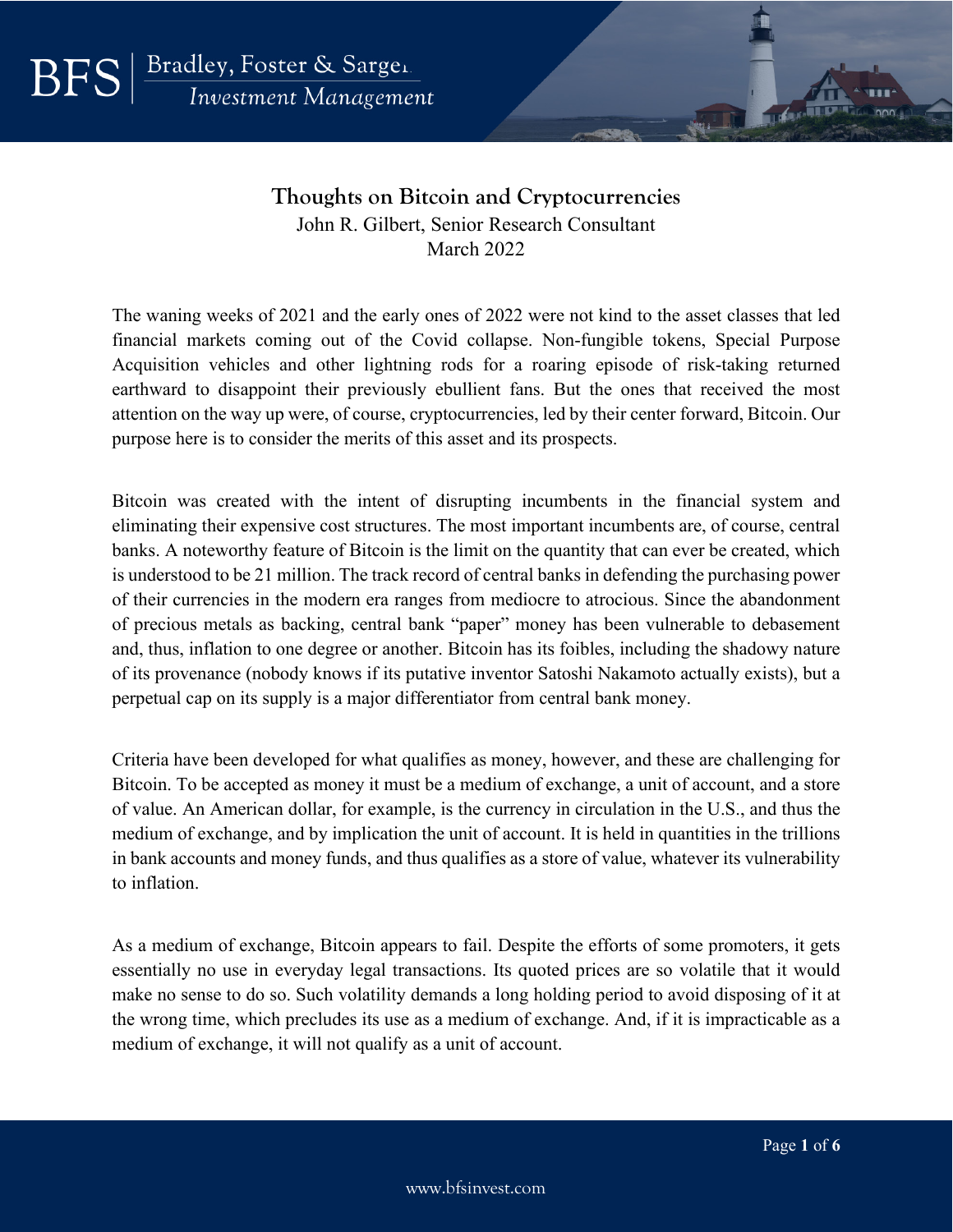It is as a store of value, therefore, that Bitcoin must compete for demand. It has done so with spectacular apparent success starting from virtually zero, as the first chart shows:



Source: Bloomberg, BFS

Bitcoin has left its closest competitor in the dust. Gold has not approached its performance over this time period. That, of course, is the primary shortcoming of that observation. Precious metals have been stores of value for millennia—an observation period that will satisfy as statistically significant by any measure. Bitcoin in relative terms is a precocious infant. It is also the case that gold is held as a reserve asset by many central banks, which is arguably an ultimate test of what is a store of value.

Not only is the observation period inadequate, but Bitcoin has had mixed company on the way up. Its ascent coincided with that of certain other assets during the recent period of financial speculation. Leaders of that pack have included technology stocks. In Chart 2 we show the performance of Bitcoin and the NASDAQ 100 index:



Source: Bloomberg, BFS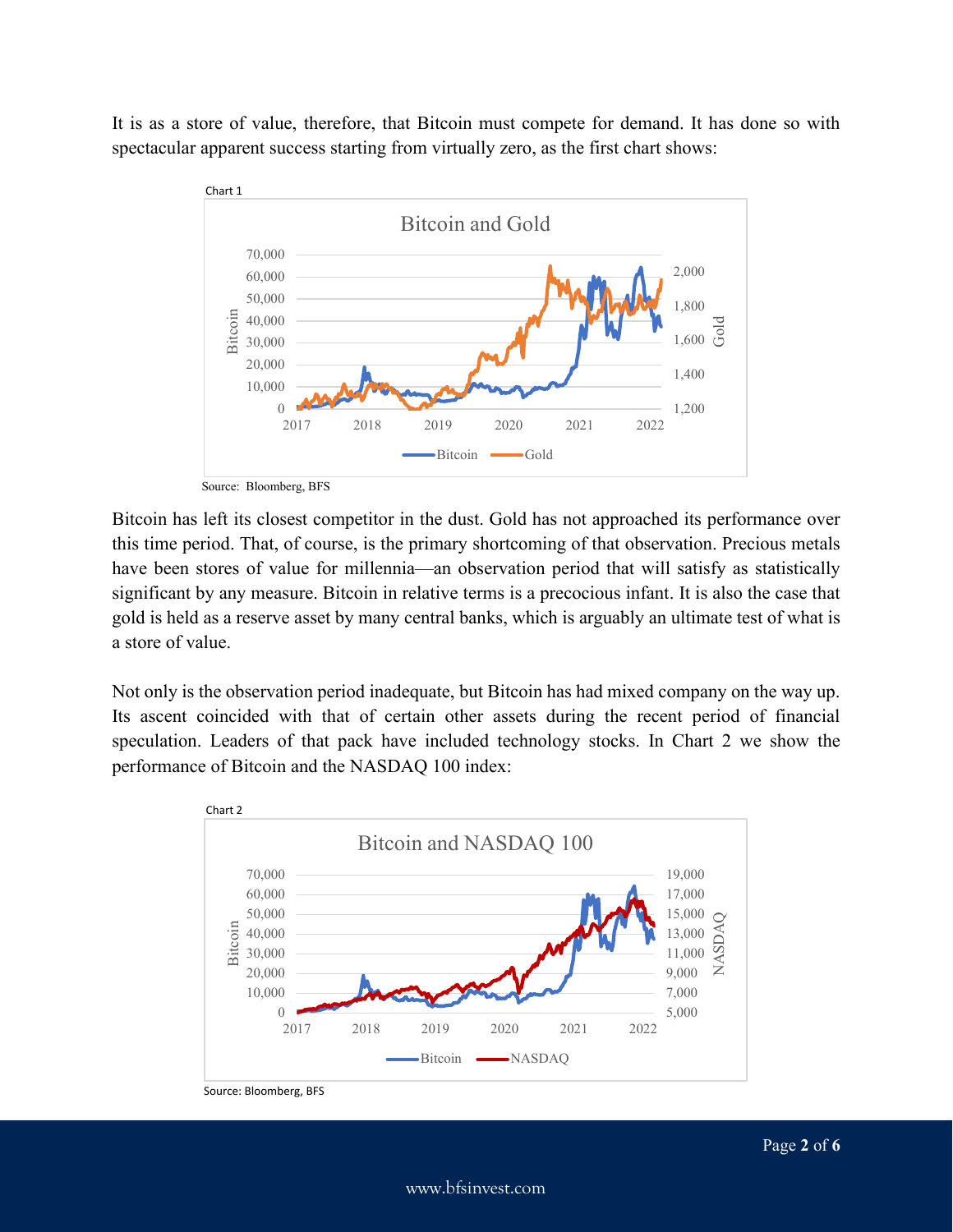The NASDAQ leadership includes very high-quality companies with, at least for now, apparently insuperable competitive advantages, including Microsoft, Alphabet (Google) and Amazon. Bitcoin's coincident performance is even closer to the ARKK Innovation ETF, an exchange-traded fund that includes many of the more speculative companies trading at more elevated valuations:



Source: Bloomberg, BFS

We have excluded from comparison many of the most doubtful objects of speculation during this period such as non-fungible tokens and Special Purpose Acquisition Companies, since Bitcoin's claim to intrinsic value is, at a minimum, superior to the more debatable investment merits of many of those.

The question that remains is how to think about Bitcoin as a store of value beyond the recent speculative episode. The central question is whether a currency that is not issued by a government can have prima facie durable value. Government-issued currencies do because they are backed by the authorities' taxing power. But privately issued currencies have no such backing, which calls into question the sustainability of their market values, or even their continued existence.

History is not encouraging in this regard. In the United States, private issuance of currencies was tried in the 19th century during what is known as the Free Banking Era from 1837 to 1863. It began with the failure to renew the charter of the Second Bank of the United States in 1837 —the country's second attempt at a central bank. During the Free Banking Era, banks issued their own currencies in the form of banknotes based upon their deposits of gold and silver. The states applied targets for reserves and capital, but bank failures were frequent. The federal National Bank Act was passed in 1863 to bring some order, but the U.S. would remain without a central bank as such until 1913.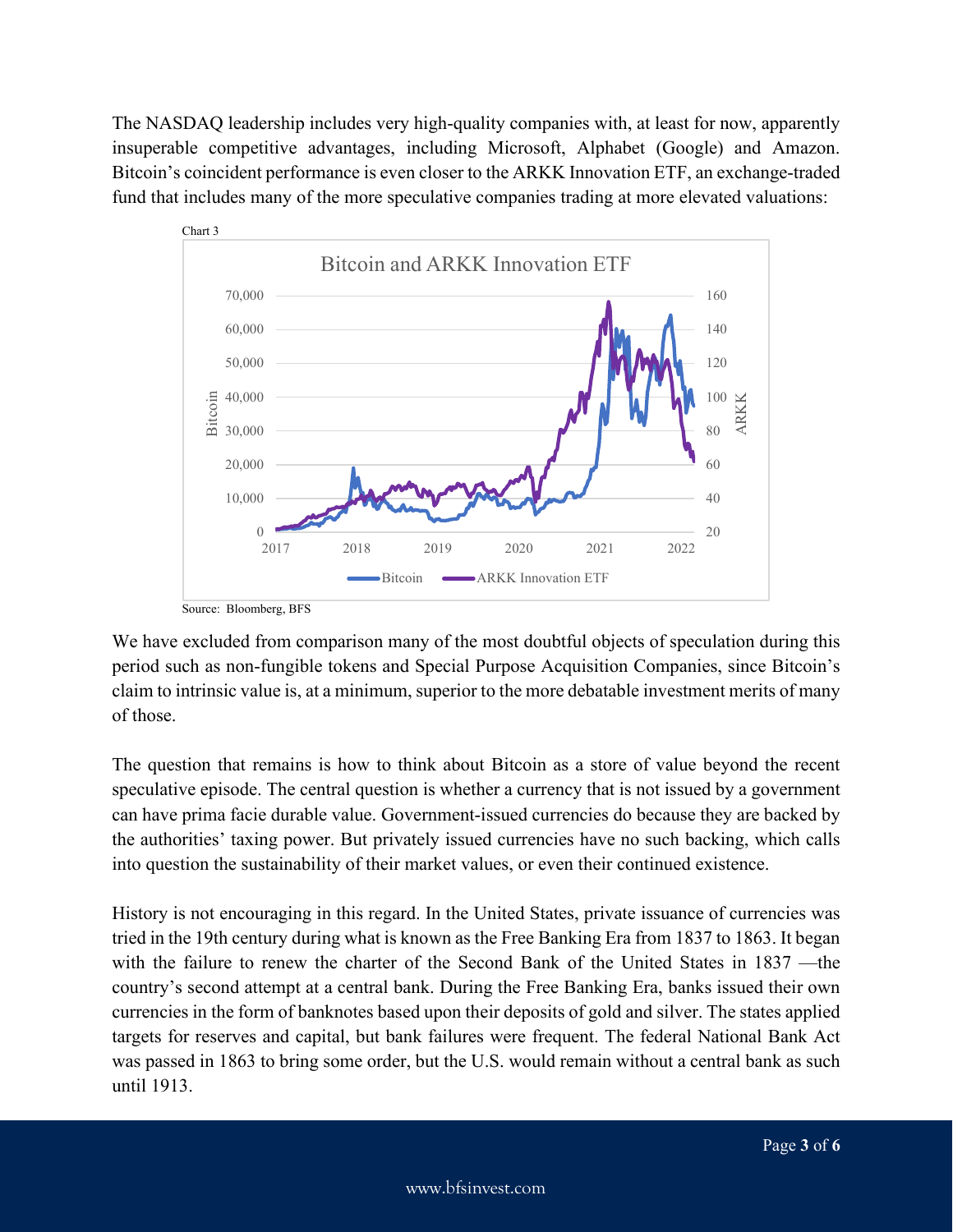Nor is the present particularly encouraging. Facebook attempted to issue its own currency, Diem (formerly known as Libra). Despite its size, profitability, and customer base, the company's project was abandoned in no small part because of a discouraging response from the authorities.

It may be that Bitcoin's future should not be confused with that its of underlying blockchain technology. That has the potential to improve the efficiency of financial systems using distributed ledgers, as it is described. The financial system is built upon any number of anachronisms and will benefit from more efficient technology. Trades in financial markets are allowed two days to settle, for example, even though communications can occur essentially instantaneously. So, blockchain will likely be part of the architecture of the financial system.

The success of digital currencies is another question. We shall focus on Bitcoin since it is, so far, the most successful. Many others have been developed and have already disappeared. In his book *The Future of Money,* Eswar Prasad explores this distinction at some length:

For all the excitement about Bitcoin, its underlying technology—which is truly ingenious and innovative… — is likely to have more staying power than the cryptocurrency itself.

And, returning to the store of value question, Prasad rejects the proposition:

Proponents of Bitcoin and other cryptocurrencies of its ilk seem to view its limited supply as the key to its long-term value. This is a thin reed to hang valuation on—especially for a virtual object that has no intrinsic use. Remarkably, and in sharp contrast, money issued by the world's major central banks seems to have value precisely because its supply is infinitely elastic. More simply, this means that a central bank such as the Fed can print as much of its money as it feels is required to prop up the economy and financial system. Rather than destroying its value, such elasticity in its supply seems to anchor that value. The central bank's ability to provide such money easily and in massive quantities when the chips are down makes businesses and financial institutions more eager to transact in that money even in normal times, knowing that their counterparts will accept it as well. This is another reason that private currencies, which rely on limited supplies to retain confidence, are unlikely to seriously rival fiat currencies.

The question of the roles of governments in cryptocurrencies is, in fact, in its very early days. They include regulation, of course, in response to the use of digital currencies in illicit activities. But the most important is the prospect of government-issued Central Bank Digital Currencies, or CBDCs. Developed market central banks have been slow to respond, but responses are coming. In January 2022 the Federal Reserve issued a discussion paper on the subject with a request for comments in the following months (Note 1). Other central banks have made similar suggestions. Few central banks have actually issued money in digital form, with an exception in the Bahamas, where the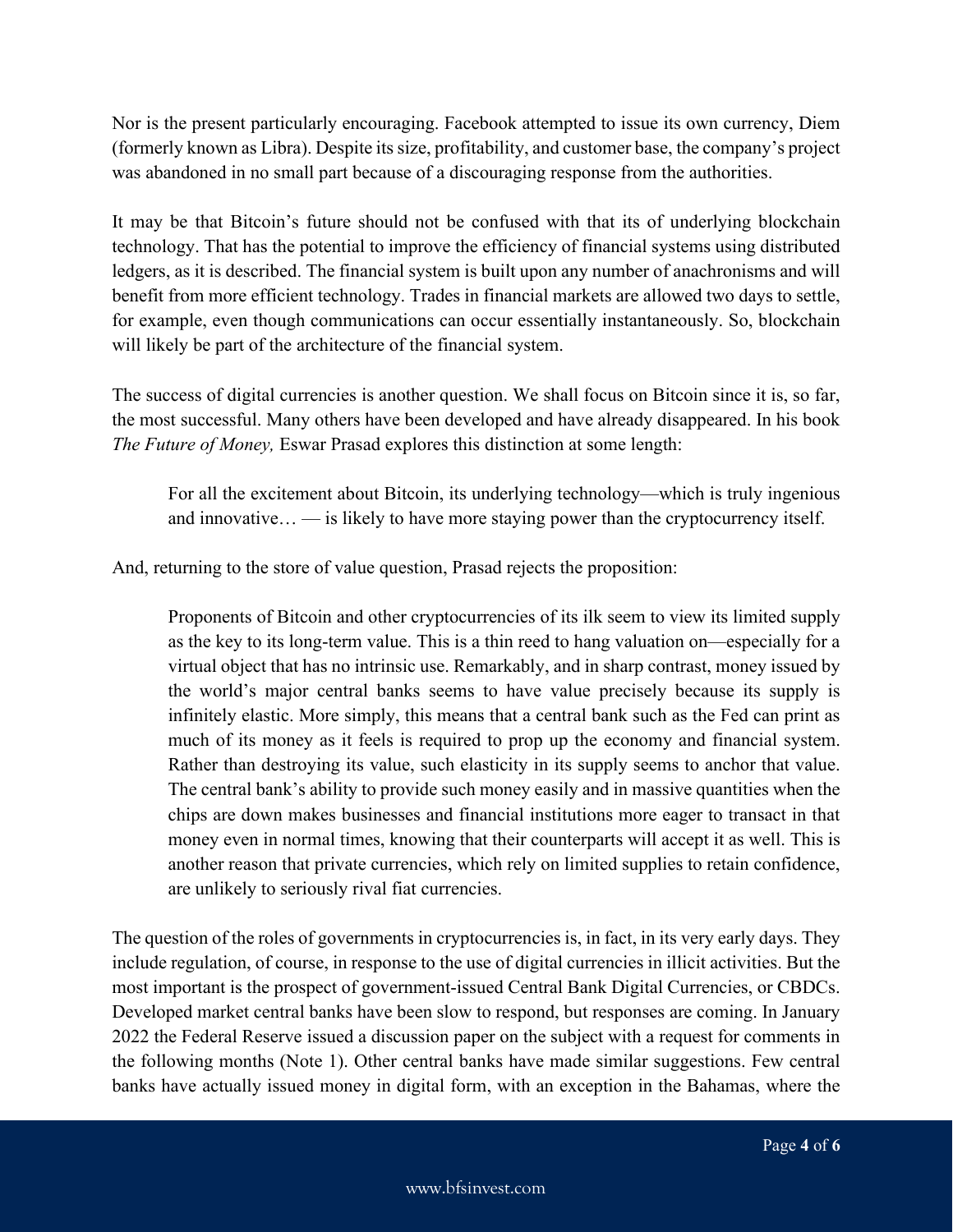central bank issued the delightfully named Sand Dollar. Ecuador accepted Bitcoin as legal tender in 2021, but that country has used the U.S. dollar instead of its own currency for some time.

After reviewing the positive and negative aspects of CBDCs, Prasad concludes:

In the long arc of history, these changes will imply a return from the dominance of official currencies to renewed competition between private and fiat currencies. As recently as a century ago, private currencies competed with each other and with government-issued currencies. The inception of central banks decisively shifted the balance in favor of fiat currency. Now the pendulum is swinging back, but only partially. Cryptocurrencies and the technological advances they represent will make payment systems more efficient, but decentralized unbacked cryptocurrencies are unlikely to serve as viable long-term stores of value.

Given the rapt attention it receives in the press, however, we are still left with the question of whether Bitcoin has a place in portfolios. The risks are considerable. First, the observation period for which we have data for cryptocurrencies is too short to make confident judgments. Second, the likelihood that CBDCs will play a greater role as time passes raises a question about the reliability of even the limited data set that we have for Bitcoin. The best case may be that over time it might play a role something like gold or, with its greater volatility, silver.

Harry Markowitz's seminal work in finance showed that an asset deserved some allocation if it reduced a portfolio's volatility, even if its contribution to return was limited. *The Economist* magazine tested Bitcoin's role in portfolio simulations, finding that weightings of 1 to 5% produced optimal results (Note 2). That appears reasonable, although whether it is worth the executory costs that firms such as Coinbase charge is questionable.

In conclusion, this author does not share the messianic zeal that some have for Bitcoin. The future has had surprises in store for missionaries. But an Economist-sized portion is an interesting option.

## Notes:

- 1. Board of Governors of the Federal Reserve System, *Money and Payments: The U.S Dollar in the Age of Digital Transformation*, January 2022.
- 2. *The Economist,* September 25, 2021.

## Reference

Prasad, Eswar, *The Future of Money: How the Digital Revolution is Transforming Currencies and Finance.* Cambridge, Mass.: Belknap Press of Harvard University.